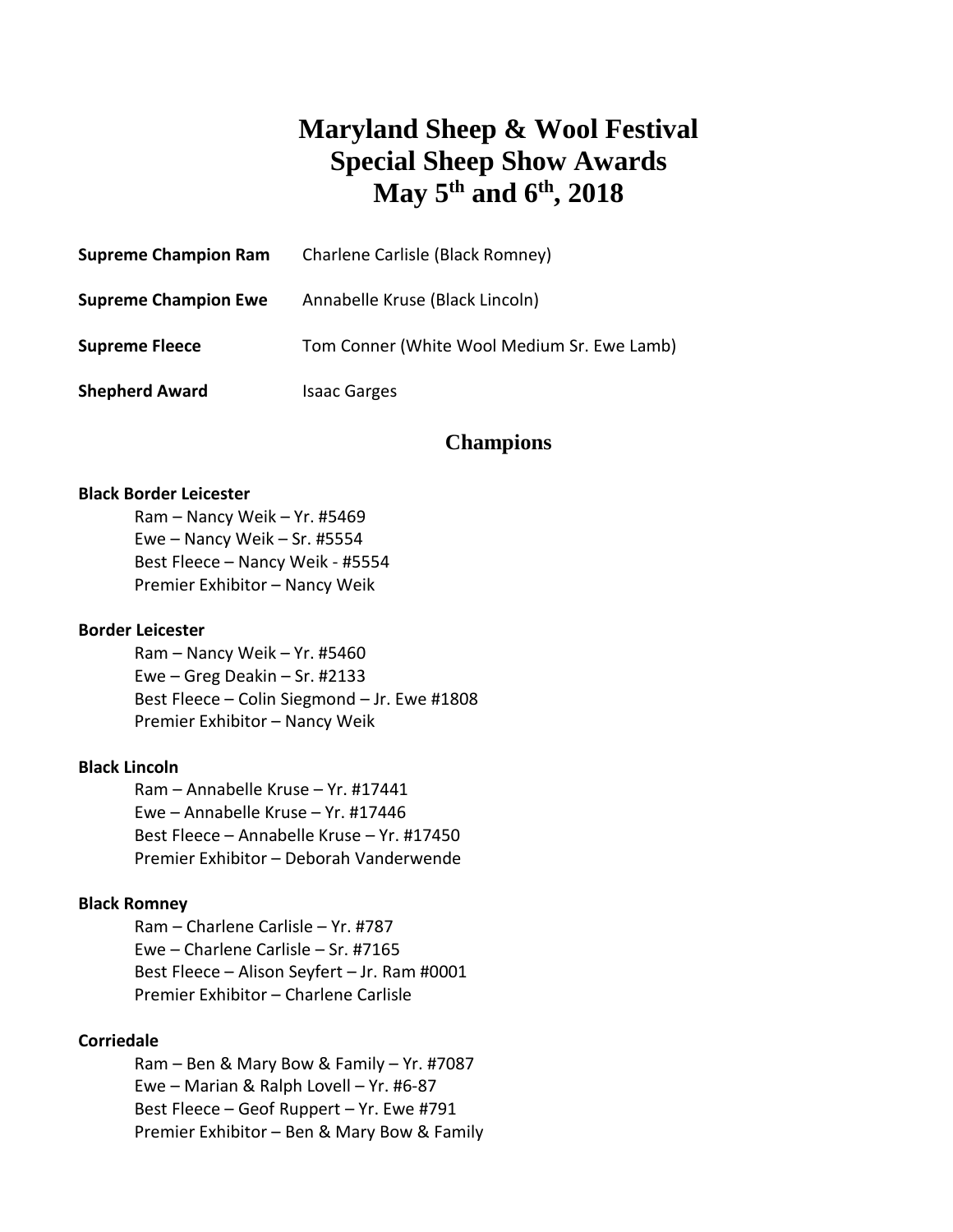## **Blue Faced Leicester**

Ram – Margaret VanCamp – Jr. #0999 Ewe – Margaret VanCamp – Yr. #0940 Best Fleece – Margaret VanCamp – Jr. Ewe #0997 Premier Exhibitor – Margaret VanCamp

#### **Jacob**

Ram – Nathaniel Suhr – Yr. #468 Ewe – Nathaniel Suhr – Yr. #455 Best Fleece – Nathaniel Suhr – Yr. Ram #468 Premier Exhibitor – Nathaniel Suhr

## **Karakul**

Ram – Arianna McCann – Jr. #469-01 Ewe – Ramona Butt – Yr. #8070 Best Fleece – Letty Klein – Sr. Ewe #171 Premier Exhibitor – Ramona Butt

## **Lincoln**

Ram – Beverly Boersma – Yr. #17203 Ewe – Beverly Boersma – Yr. #17208 Best Fleece – Diane Klingelhofer – Jr. Ewe #1802 Premier Exhibitor – Beverly Boersma

## **Natural Color Fine**

Ram – Sonja Conner – Yr. #0322 Ewe – Steve & Terry Mendenhall – Sr. #17122 Best Fleece – Steve & Terry Mendenhall – Sr. Ewe #17122 Premier Exhibitor – Dave Julius

# **Natural Color Medium**

Ram – Annette Lovell – Yr. #17042 Ewe – Robert & Kara Riccioni – Yr. #144 Best Fleece – Nancy Burns – Yr. Ram #248 Premier Exhibitor – Robert & Kara Riccioni

# **Natural Color Long**

Ram – Lance Shreck – Sr. #1801 Ewe – William Streaker – Jr. #0003 Best Fleece – David Berryhill – Yr. Ram #0175 Premier Exhibitor – William Streaker

# **Overall Natural Color Premier Exhibitor - Dave Julius**